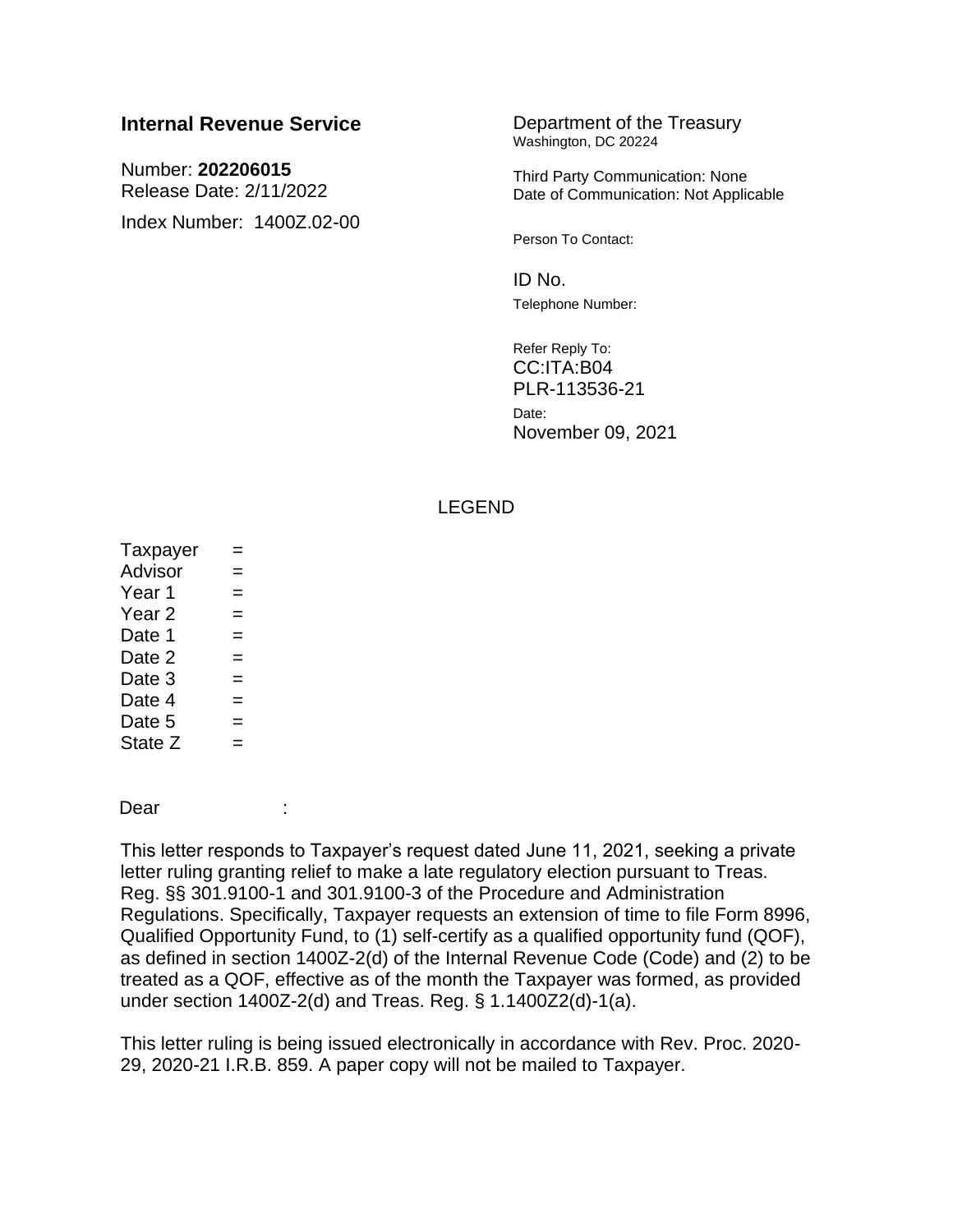#### FACTS

Taxpayer has represented that the facts are as follows. Taxpayer, a partnership organized as a limited liability company under the laws of State Z, was formed as a QOF on Date 1 for the purpose of investing in qualified opportunity zone property as defined in section 1400Z-2(d)(2). On or around Date 2, Taxpayer's representatives communicated with Advisor regarding the preparation of Taxpayer's Federal income tax return for Taxpayer's first year of operation – Year 1, the year Taxpayer was formed. The information provided by Taxpayer indicates that Advisor was tasked with preparing and timely filing Taxpayer's Federal income tax return and all related forms and elections to self-certify Taxpayer as a QOF, and to treat Taxpayer as a QOF as of the month Taxpayer was formed.

According to the affidavits and additional information provided to us, Taxpayer and Advisor were aware of the requirement to file Form 8996 with the Taxpayer's timely filed Federal income tax return for Year 1 for the Taxpayer to self-certify QOF status and to be treated as a QOF as of the month Taxpayer was formed. Advisor was retained by Taxpayer so that Taxpayer could comply with the Form 8996 requirements and Advisor was expected to file a request for an automatic extension of time for Taxpayer's Federal income tax return for Year 1. On Date 3, Advisor filed for an automatic extension. On Date 4, Advisor electronically filed Taxpayer's Federal income tax return; however, Advisor failed to attach or include Form 8996 with Taxpayer's timely filed Federal income tax return. Thereafter, Advisor informed Taxpayer that the Federal income tax return had been timely filed and that the Service had accepted the entire Federal income tax file and Advisor advised Taxpayer that no further action would be needed on the part of Taxpayer. On Date 5, in connection with preparing its Year 2 Federal income tax returns, Taxpayer discovered the failure of Advisor to file Form 8996.

Shortly thereafter, Taxpayer submitted this request seeking relief under Treas. Reg. §§ 301.9100-1 and 301.9100-3.

## LAW AND ANALYSIS

Section 1400Z-2(e)(4)(A) directs the Secretary to prescribe regulations for rules for the certification of QOFs. Treas. Reg. § 1.1400Z2(d)-1(a)(2)(i) provides that the self-certification of a QOF must be timely-filed and effectuated annually in such form and manner as may be prescribed by the Commissioner of Internal Revenue in the Internal Revenue Service forms or instructions, or in publications or guidance published in the Internal Revenue Bulletin.

To self-certify as a QOF, a taxpayer must file Form 8996, Qualified Opportunity Fund, with its tax return for the year to which the certification applies. The Form 8996 must be filed by the due date of the tax return (including extensions). The information provided indicates that the Taxpayer did not file its Form 8996 by the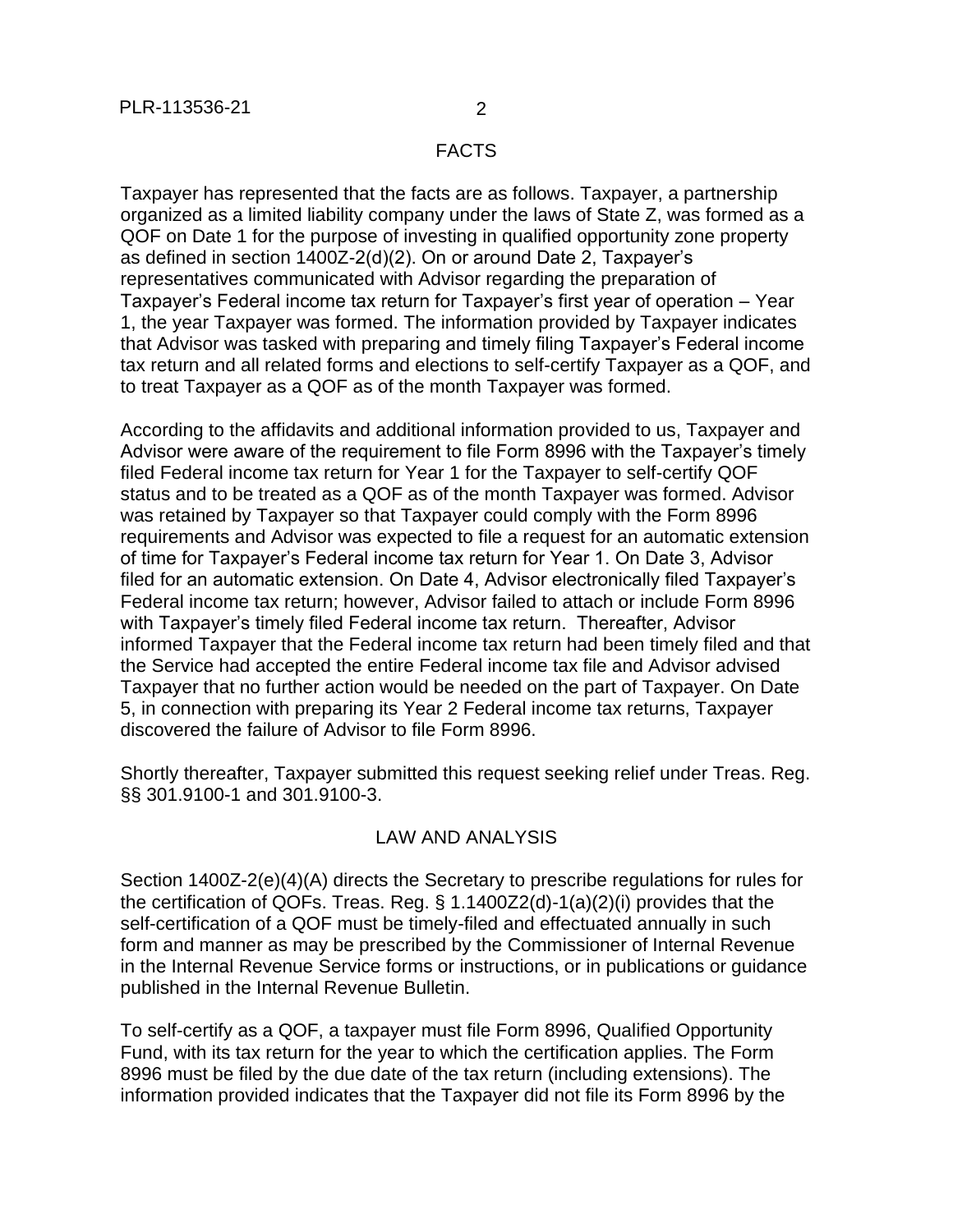due date of its income tax return (including extensions) due to Advisor's failure to file the Form 8996 with its Year 1 tax return.

Treas. Reg. §§ 301.9100-1 through 301.9100-3 provide the standards that the Service will use to determine whether to grant an extension of time to make a regulatory election. Treas. Reg. § 301.9100-3(a) provides that requests for extensions of time for regulatory elections (other than automatic changes covered in Treas. Reg. § 301.9100-2) will be granted when the taxpayer provides evidence (including affidavits) to establish that the taxpayer acted reasonably and in good faith and granting relief will not prejudice the interests of the Government.

Treas. Reg. § 301.9100-3(b)(1) provides that a taxpayer is deemed to have acted reasonably and in good faith if the taxpayer—

- (i) Requests relief before the failure to make the regulatory election is discovered by the Service;
- (ii) Failed to make the election because of intervening events beyond the taxpayer's control;
- (iii) Failed to make the election because, after exercising reasonable diligence, the taxpayer was unaware of the necessity for the election;
- (iv) Reasonably relied on the written advice of the Service; or
- (v) Reasonably relied on a qualified tax professional, and the professional failed to make, or advise the taxpayer to make, the election.

Under Treas. Reg. § 301.9100-3(b)(3), a taxpayer will not be considered to have acted reasonably and in good faith if the taxpayer—

- (i) Seeks to alter a return position for which an accuracy-related penalty could be imposed under § 6662 at the time the taxpayer requests relief and the new position requires a regulatory election for which relief is requested;
- (ii) Was fully informed of the required election and related tax consequences, but chose not to file the election; or
- (iii) Uses hindsight in requesting relief. If specific facts have changed since the original deadline that make the election advantageous to a taxpayer, the Service will not ordinarily grant relief.

Treas. Reg. § 301.9100-3(c) provides that the Service will grant a reasonable extension of time only when the interests of the Government will not be prejudiced by the granting of relief. The interests of the Government are prejudiced if granting relief would result in a taxpayer having a lower tax liability in the aggregate for all taxable years affected by the election than the taxpayer would have had if the election had been timely made.

## **CONCLUSION**